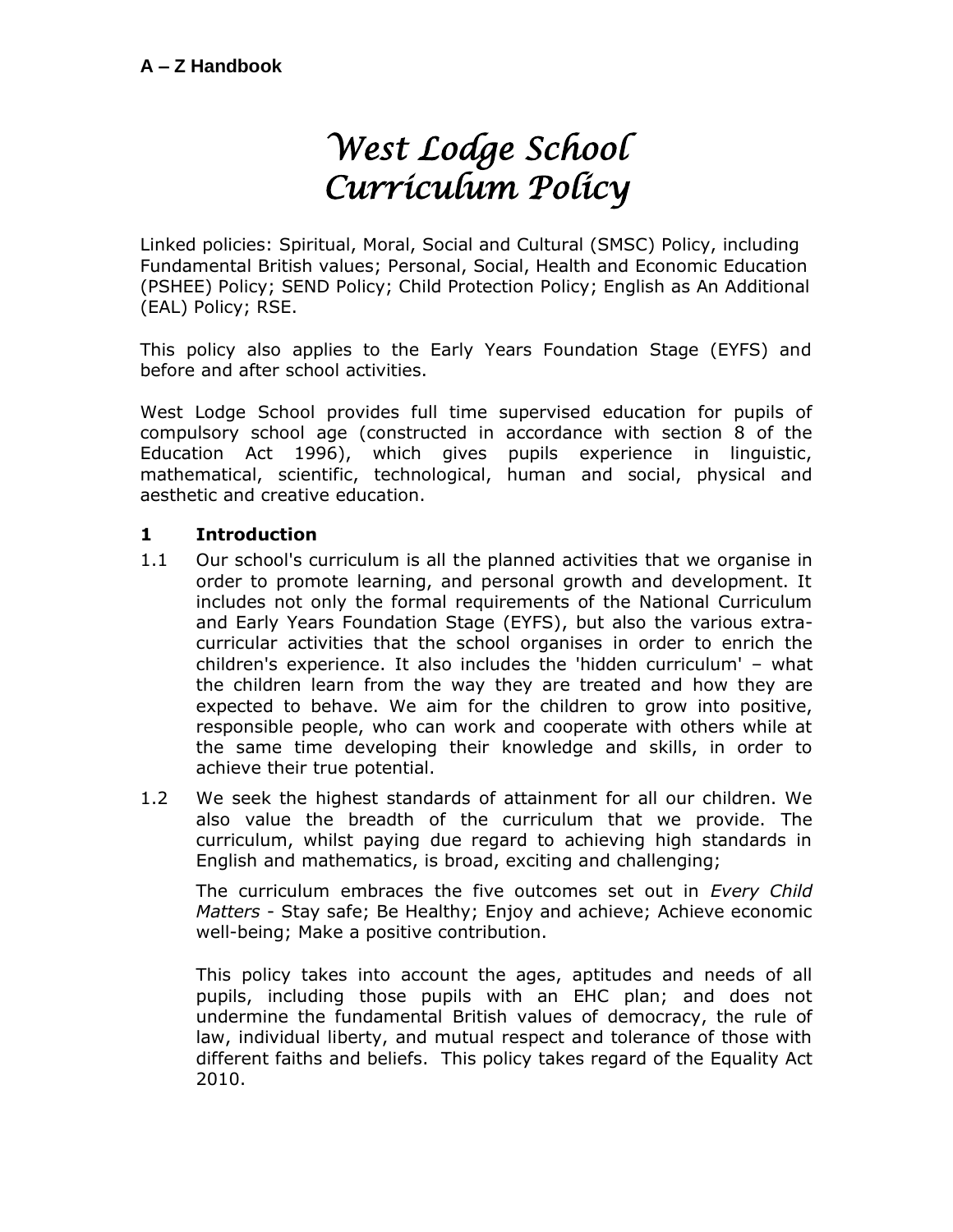The curriculum is used to increase pupil's knowledge, skills and understanding as they grow and develop. The curriculum is carefully planned and structured to ensure that learning is continuous, and that pupils make good progress with the development of their learning; the curriculum engages the children's interest; encouraging and motivating them to want to learn. We aim to foster creativity in our children, and to help them become independent learners. Above all, we believe in making learning fun.

Personal Development is an equally important aspect of the children's education in helping them to negotiate the challenges of a complex world. The school curriculum contributes to the physical and mental health and wellbeing of our childen and includes relationship education (RSE).

#### **2 Values**

- 2.1 Our school curriculum is underpinned by the values that we hold dear at our school. The curriculum is the means by which the school achieves its objective of educating children in the knowledge, skills and understanding that they need in order to lead fulfilling lives.
- 2.2 These are the main values of our school, upon which we have based our curriculum:
	- We value children's uniqueness, we listen to the views of individual children and we promote respect for diverse cultures.
	- We value the spiritual and moral development of each person, as well as their intellectual and physical growth.
	- We value the importance of each person in our community and we organise our curriculum to promote inclusion, co-operation and understanding among all members of our community.
	- We value the rights enjoyed by each person in our society. We respect each child in our school for whom they are, and we treat them with fairness and honesty. We want to enable each person to be successful, and we provide equal opportunities for all our pupils.
	- We will strive to meet the needs of all our children, and to ensure that we meet all statutory requirements regarding inclusion, so that all pupils have the opportunity to learn and make progress. Subject matter will be appropriate for the ages and aptitudes of pupils including those pupils with an EHC plan.
	- We value our environment, and we want to teach our pupils, through our curriculum, how we should take care of the world, not only for ourselves, but also for future generations.

## **3 Aims and objectives**

3.1 The aims of our school curriculum are: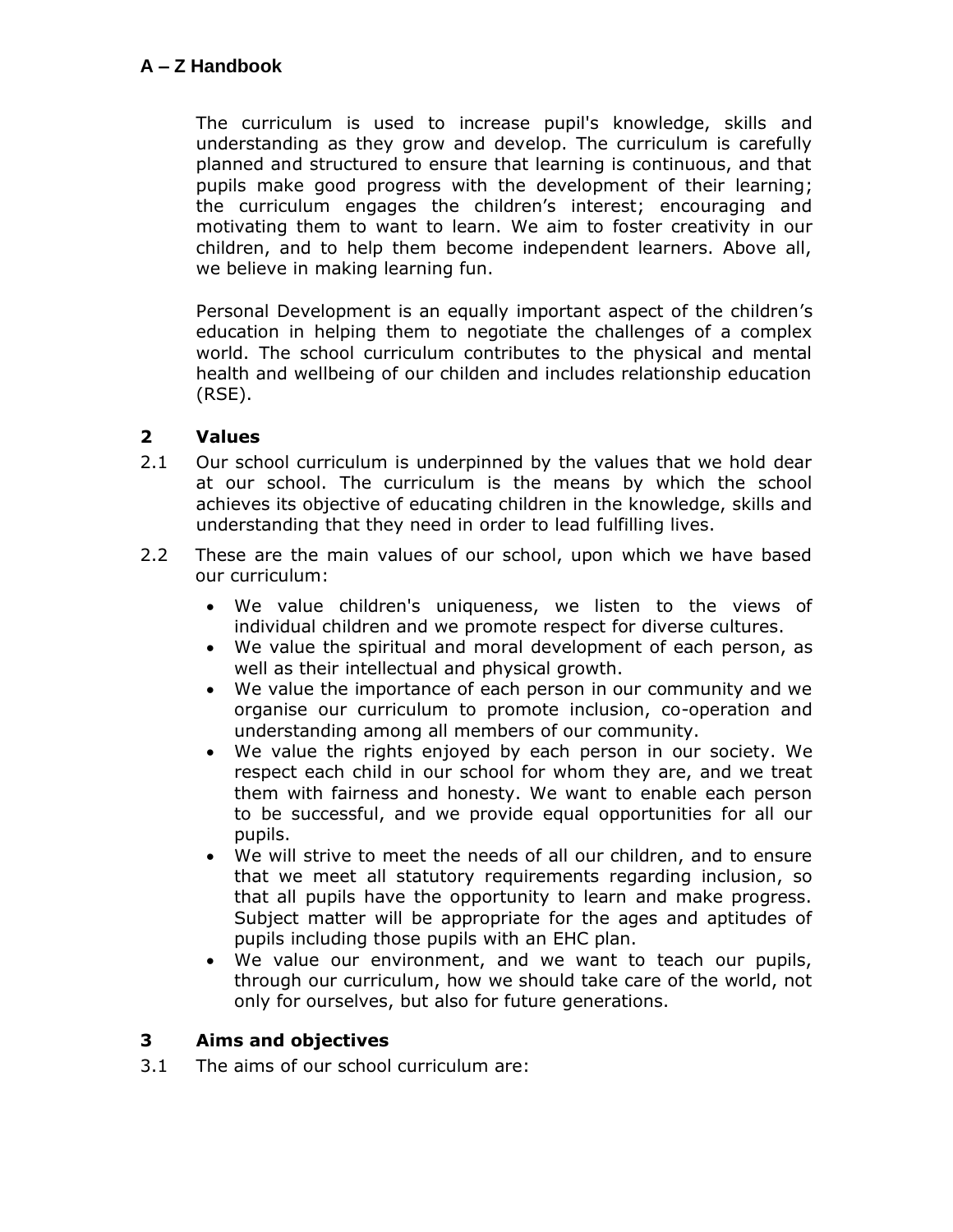- to enable all children to acquire new knowledge and make good progress according to their ability so that they increase their understanding and develop their skills in the subjects taught;
- to promote a positive attitude towards learning, so that children enjoy coming to school, and acquire a solid basis for lifelong learning;
- to teach children the skills of speaking, listening, literacy, numeracy and computing;
- to teach children about scientific and technological developments
- to give children opportunities to experience a range of physical activities and sports;
- to foster in children self-motivation, the application of intellectual, physical and creative effort, interest in their work and the ability to think and learn for themselves;
- to promote a growth mindset and ensure that the children recognise challenge and embrace opportunities to extend their learning;
- to teach children about the developing world, including how their environment and society have changed over time;
- to help children understand Britain's cultural heritage;
- to promote fundamental British values of democracy, the rule of law, individual liberty, and mutual respect and tolerance of those with different faiths and beliefs;
- to appreciate and value the contribution made by all ethnic groups in our multi-cultural society;
- to enable children to be positive citizens;
- to prepare pupils for the opportunities, responsibilities and experiences of life in British society;
- to teach children to have an awareness of their own spiritual development, and to distinguish right from wrong;
- to help children understand the importance of truth and fairness, so that they grow up committed to equal opportunities for all;
- to enable children to have respect for themselves and high selfesteem, and to live and work co-operatively with others.

# **4 Organisation and planning**

- 4.1 We plan our curriculum in three phases. We agree a long-term plan for each key stage. This indicates those topics that are to be taught in each term, and to which groups of children. We review this long-term plan on a regular basis.
- 4.2 Through our medium-term plans, we give clear guidance on the objectives and teaching strategies for each topic. Our medium-term planning for non-core subjects is often used in relation to National Curriculum (2014) in regards to Key Stage One and Two. Teachers are given flexibility with the format for medium term planning, and plan formats may differ between subjects.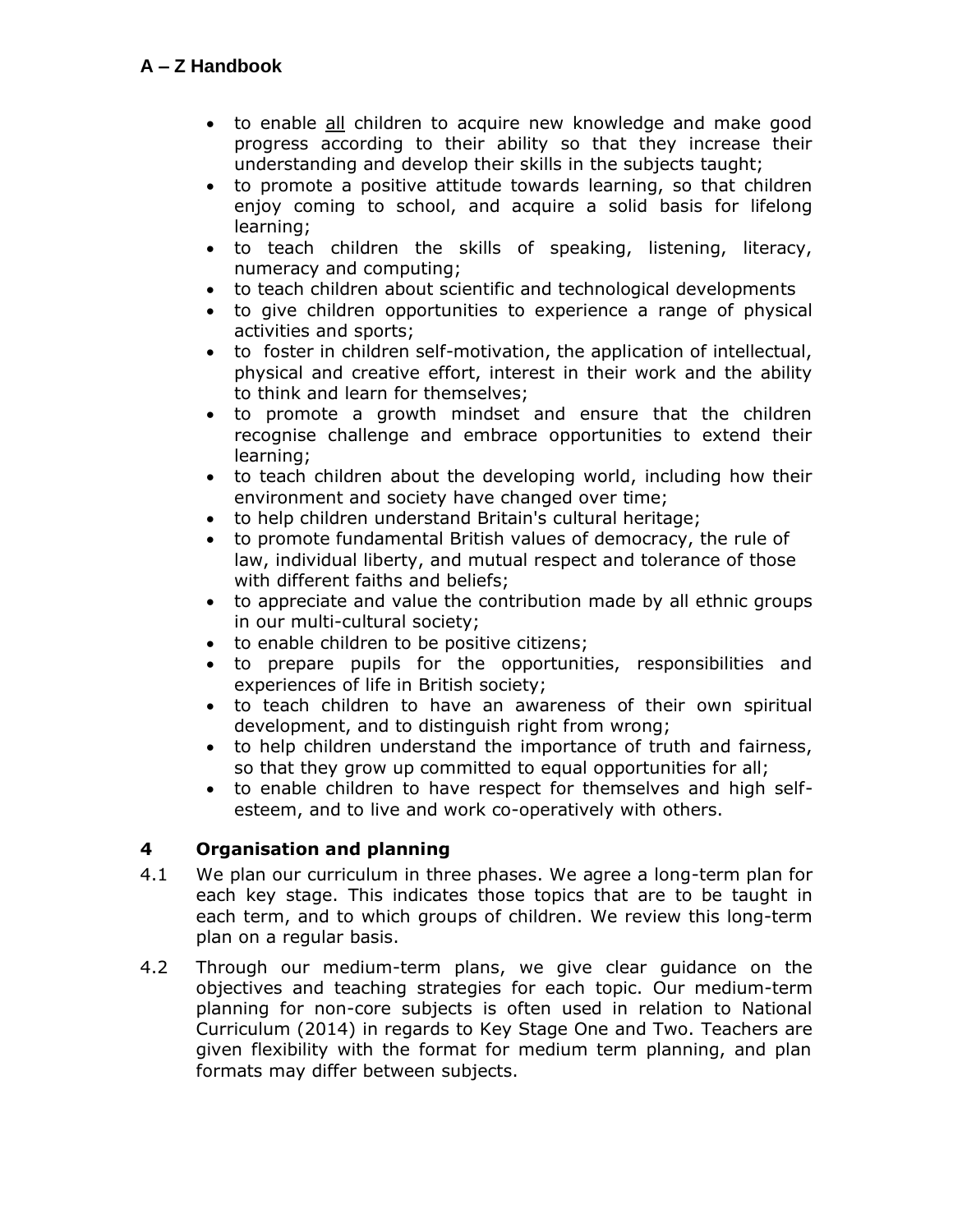- 4.3 Our short-term plans are those that our teachers may write on a weekly basis for core subjects. We use these to set out the learning objectives for each session as well as identify the success criteria for the lesson's outcomes, and to identify what resources and activities we are going to use in the lesson.
- 4.4 In the EYFS there is a programme of activities which is appropriate to their educational needs in relation to personal, social, emotional and physical development and communication and language skills. The Nursery and Reception Year follow the Statutory framework for the early years foundation stage (2021) which includes seven areas of learning:

Communication and language;

Physical development;

Personal, social and emotional development;

Literacy;

Mathematics;

Understanding the world;

Expressive arts and design.

In the EYFS, and at Key Stage 1 where appropriate, we adopt an interdisciplinary topic approach to curriculum planning. We plan the curriculum carefully, so that there is coherent and full coverage of all aspects of the National Curriculum and early learning goals, and there is planned progression in all curriculum areas.

- 4.5 In Key Stage 2, subjects are taught separately and sometimes in blocks. This means that, for example, a child may concentrate in one term on a history topic and then switch to a greater emphasis on geography in the next term. Thus, in due course, each child has the opportunity to experience the full range of National Curriculum subjects. Wherever possible we look for cross-curricular links so that skills and knowledge learnt in one subject can be applied elsewhere.
- 4.6 Whilst the continuity of a form teacher is a priority, specialist teaching is an important part of our curriculum. In all year groups, children are taught by a specialist music, French, ICT and PE teachers. This helps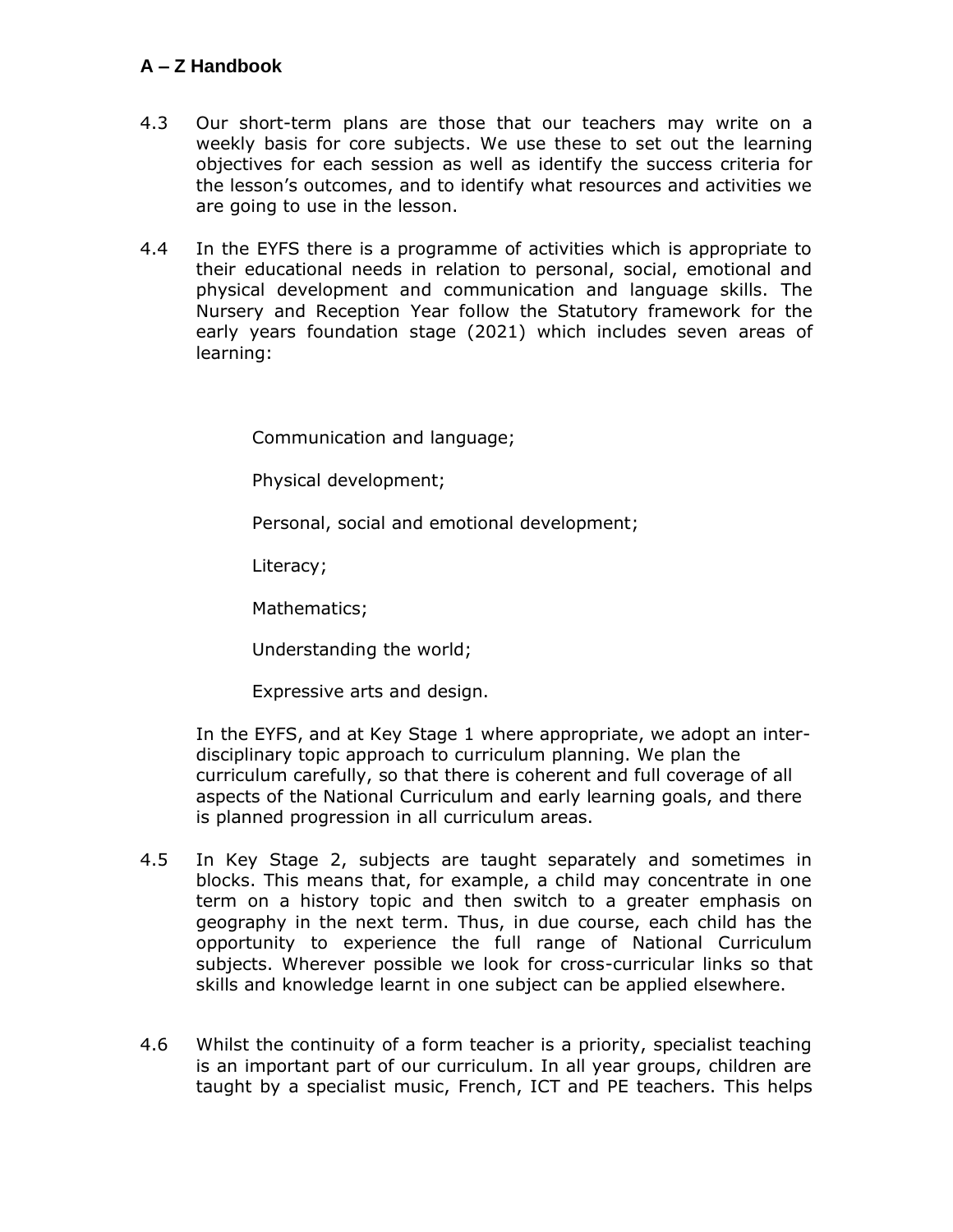to provide a stimulating and challenging curriculum in which our children are best able to thrive.

## **5 The curriculum and inclusion**

- 5.1 The curriculum in our school is designed to be accessed by all children who attend the school. If we think it necessary to modify some children's access to the curriculum, in order to meet their needs, then we do this only after their parents have been consulted.
- 5.2 If children have special needs, our school does all it can to meet the individual needs, and we comply with the requirements set out in the SEND Code 2014 and last updated in 2015. If a child displays signs of having special needs, then his/her teacher makes an assessment of this need. In most instances, the teacher is able to provide the resources and educational opportunities that meet the child's needs, within normal class organisation. If a child's need is more severe, we consider the child for a statement/EHC plan, and we involve the appropriate external agencies in making an assessment. We always provide additional resources and support for children with special needs with the aim of meeting their individual needs. If a child has a statement/EHC plan, we will do all we can to ensure that, within the resources available, the education fulfils the child's requirements and the statement/EHC plan is reviewed annually.
- 5.3 The school provides an Individual Educational Plan (IEP) for each of the children who are on the special needs register. This sets out the nature of the special need, and outlines how the school will aim to address it. The IEP also sets out targets for improvement, so that we can review and monitor the progress of each child at regular intervals.
- 5.4 The school complies fully with the requirements of the amended Disability Discrimination Act that came into effect in September 2002, the Equality Act 2010 and SEND Code 2014, especially in relation to the funded provision in the EYFS. All reasonable steps are taken to ensure that children who have a disability are not placed at a substantial disadvantage compared with non-disabled children. Teaching and learning are appropriately modified for children with disabilities. For example, they may be given additional time to complete certain activities, or the teaching materials may be adapted.
- 5.5 Pupils with English as an additional language are given appropriate support to access the curriculum within the resources the school has available. Please see our English as An Additional Language Policy.
- 5.6 More challenging extension activities are offered to the more able pupils in the full range of subjects.

## **6 The role of the subject leader**

- 6.1 The role of the subject leader is to:
	- provide a strategic lead and direction for the subject;